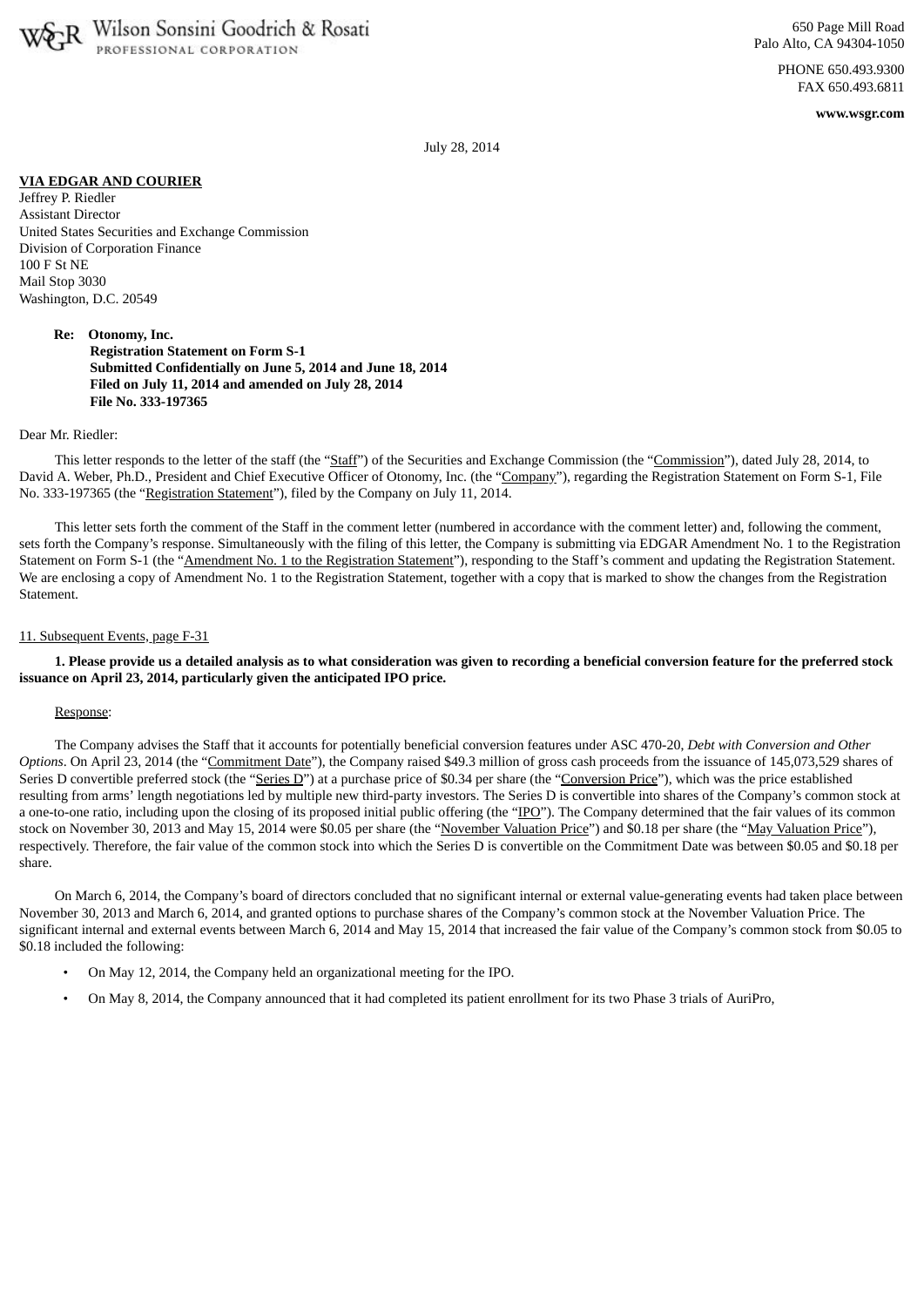Jeffrey P. Riedler, Assistant Director United States Securities and Exchange Commission July 28, 2014 Page 2

the Company's lead product candidate.

• On April 23, 2014, the Company closed the sale and issuance of the Series D.

Since the events listed above that occurred in May 2014 had not yet occurred as of the Commitment Date, the fair value of the Company's common stock on the Commitment Date is considered to be between \$0.05 per share and \$0.18 per share. As the fair value of the Company's common stock on the Commitment Date was less than the Conversion Price, the Series D had no intrinsic value on the Commitment Date and no beneficial conversion feature existed.

The Company respectfully refers the Staff to the Company's comment letter response dated July 23, 2014 for its estimated price range (including the midpoint of the price range (the "Midpoint Price")) and a description of the events and factors (such as very significant regulatory and clinical events) that drive the difference between the Midpoint Price and the May Valuation Price, which are also applicable to the difference between the Midpoint Price and the Conversion Price.

Please note that the foregoing per-share amounts, and the other per-share amounts set forth in this letter, do not reflect the impact of an anticipated reverse stock split. The Company expects to include the price range, as adjusted for an anticipated reverse stock split, in a pre-effective amendment to the Registration Statement that would shortly precede the commencement of the Company's road show process and the distribution of any preliminary prospectus relating to the IPO. We are providing this information to you supplementally to facilitate your review process.

**\* \* \***